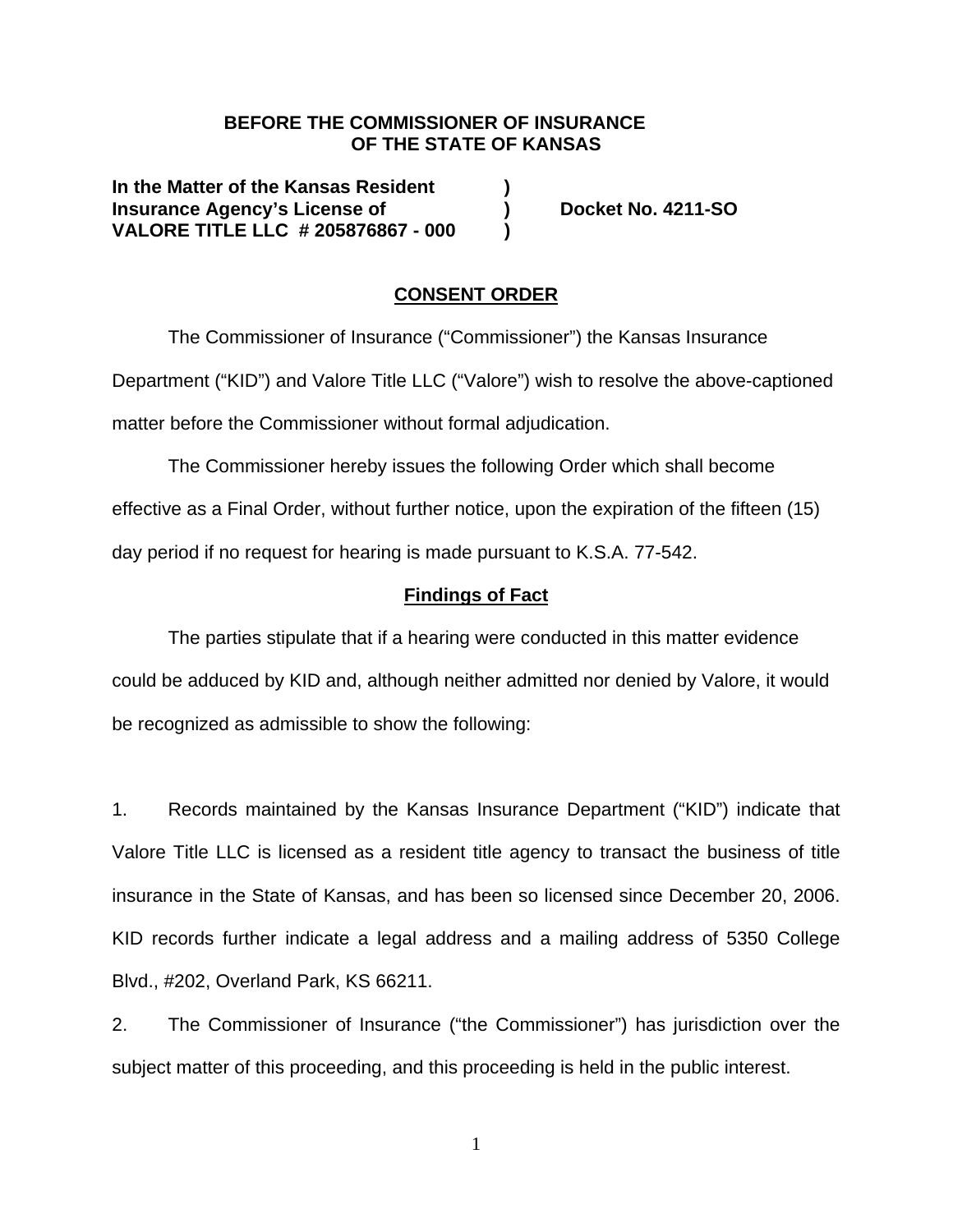3. On or about December 20, 2006, Respondent was issued a Kansas resident agency license.

4. On or about December 20, 2006, Respondent provided to KID a legal and mailing address of 5350 College Blvd., #202, Overland Park, KS 66211.

5. On or about May 4, 2010, KID notified Respondent that K.S.A. 2009 Supp. 40- 1137 had been amended and required Respondent to file annual audits of escrow, settlement and closing accounts with KID within 30 days after the close of the calendar year.

6. On or about July 20, 2010, KID again notified Respondent that KID had not received the audit and offered the Respondent another opportunity to present facts or arguments if it disagreed with any of the facts or legal conclusions set forth in this Order and that letter.

7. KID has received an audit from Respondent for the calendar year 2009.

## **Applicable Law**

- 8. Kansas Statutes Annotated ("K.S.A.") 2009 Supp. 40-1137(b) states, in relevant part:
	- (e) Each title insurance agent shall have an annual audit made of its escrow, settlement and closing deposit accounts, conducted by a certified public accountant or by a title insurer for which the title insurance agent has a licensing agreement. The title insurance agent shall provide a copy of the audit report to the commissioner within 30 days after the close of the calendar year for which an audit is required.

9. K.S.A. 2009 Supp. 40-4909 states, in relevant part: (a) The commissioner may deny, suspend, revoke or refuse renewal of any license issued under this act if the commissioner finds that the applicant or license holder has:

2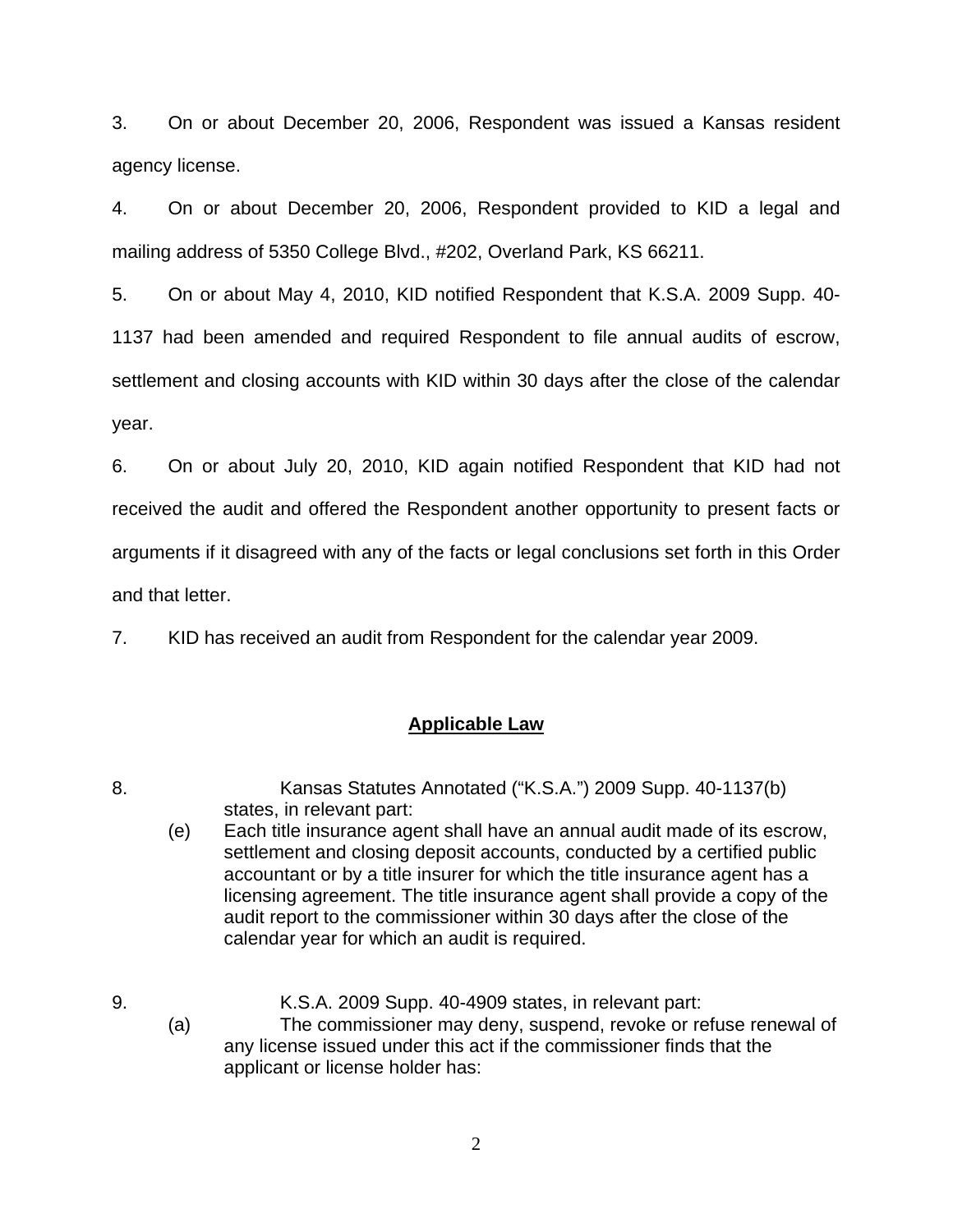(2) Violated:

 (A) Any provision of chapter 40 of the Kansas Statutes Annotated, and amendments thereto, or any rule and regulation promulgated thereunder.

- (f) Whenever the commissioner imposes any administrative penalty or denies, suspends, revokes or refuses renewal of any license pursuant to subsection (a), any costs incurred as a result of conducting an administrative hearing authorized under the provisions of this section shall be assessed against the person who is the subject of the hearing or any business entity represented by such person who is the party to the matters giving rise to the hearing. As used in this subsection, "costs" shall include witness fees, mileage allowances, any costs associated with the reproduction of documents which become a part of the hearing record and the expense of making a record of the hearing.
- (h) In lieu of taking any action under subsection (a), the commissioner may:
	- (2) issue an order imposing an administrative penalty up to a maximum of \$500 for each violation but not to exceed \$2,500 for the same violation occurring within any six consecutive calendar months from the date of the original violation unless such person knew or should have known that the violative act could give rise to disciplinary action under subsection (a). If such person knew or reasonably should have known the violative act could give rise to any disciplinary proceeding authorized by subsection (a), the commissioner may impose a penalty up to a maximum of \$1,000 for each violation but not to exceed \$5,000 for the same violation occurring within any six consecutive calendar months from the date of the imposition of the original administrative penalty.

### **Conclusions of Law**

Based upon the above Findings of Fact and Applicable Law the Commissioner

determines that it is in the public interest to issue the following order:

## **IT IS THEREFORE ORDERED BY THE COMMISSIONER OF INSURANCE**

**THAT:**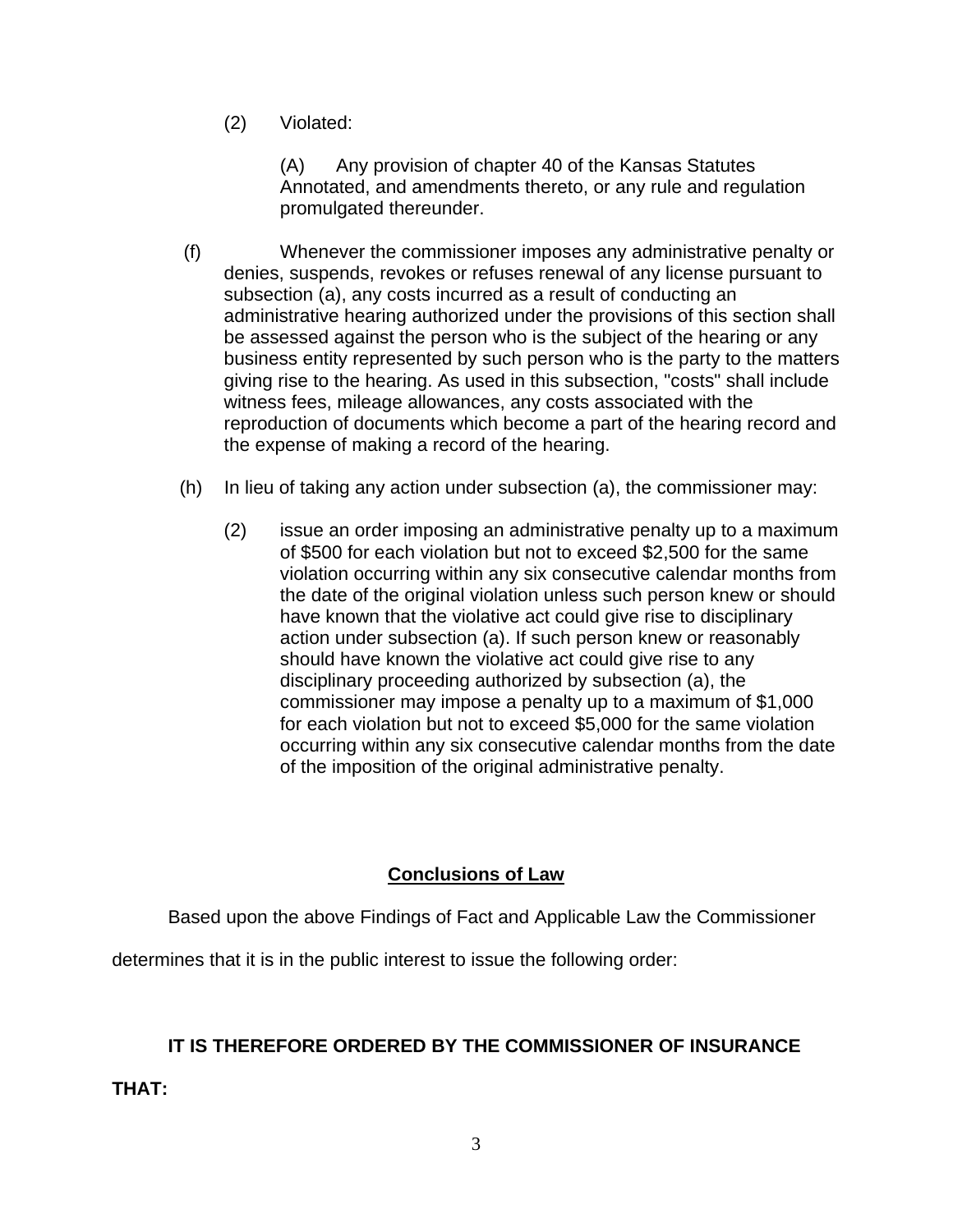1. Valore neither admits nor denies the allegations set forth in the above Findings of Fact.

2. Valore agrees to make a payment to KID in the amount of Five Hundred Dollars (\$500.00).

3. Upon this Consent Order becoming a Final Order and payment received, this action shall be dismissed with prejudice. If payment is not made as required, KID may vacate this Consent Order and proceed with hearing.

### **Notice of Right to Hearing or Appeal**

You are entitled to a hearing pursuant to K.S.A. 2009 Supp. 77-537, the Kansas Administrative Procedure Act and K.S.A. 40-955. If you desire a hearing, you must file a written request for a hearing with:

> John W. Campbell, General Counsel Kansas Insurance Department 420 S.W. 9th Street Topeka, Kansas 66612.

This request must be filed within fifteen (15) days from the date of service of this Order. If you request a hearing, the Kansas Insurance Department will notify you of the time and place of the hearing and information on the procedures, right of representation, and other rights of parties relating to the conduct of the hearing, before commencement of same.

If a hearing is not requested in the time and manner stated above, this Order shall become effective as a Final Order upon the expiration of time for requesting a hearing, pursuant to K.S.A. 77-613. In the event that you file a petition for judicial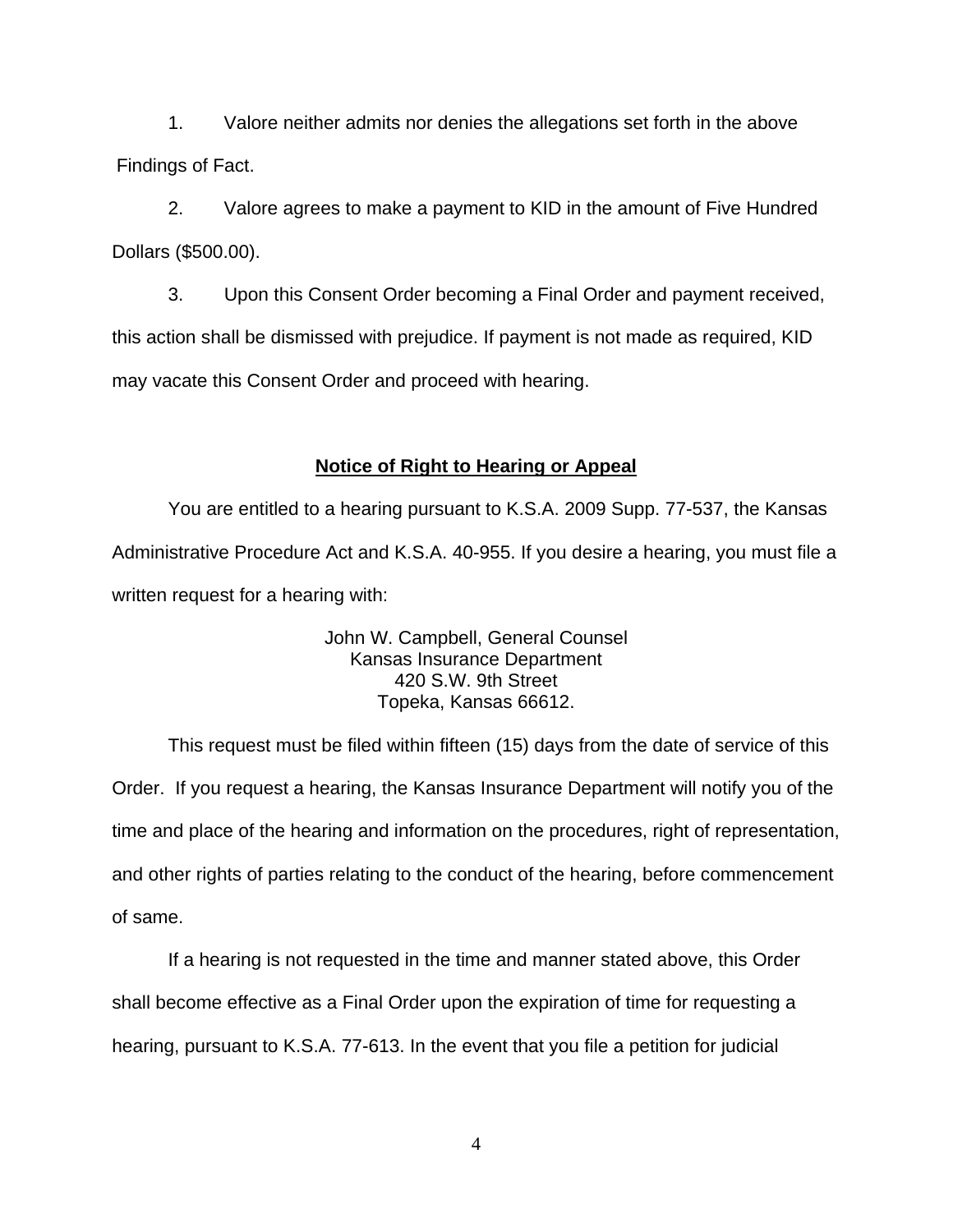review, pursuant to K.S.A. 77-613(e), the agency officer to be served on behalf of the

Kansas Insurance Department is:

John W. Campbell, General Counsel Kansas Insurance Department 420 S.W. 9th Street Topeka, Kansas 66612.

# **IT IS SO ORDERED THIS \_\_15th\_\_ DAY OF \_November\_, 2010, IN THE CITY**

## **OF TOPEKA, COUNTY OF SHAWNEE, STATE OF KANSAS.**



\_/s/ Sandy Praeger\_\_\_\_\_\_\_\_\_\_\_\_\_\_\_\_ Commissioner of Insurance

/s/ John W. Campbell John W. Campbell General Counsel

Approved and Submitted by:

/s/ John Wine John Wine Staff Attorney

/s/ Kris Plumhoff Kris Plumhoff Valore Title LLC